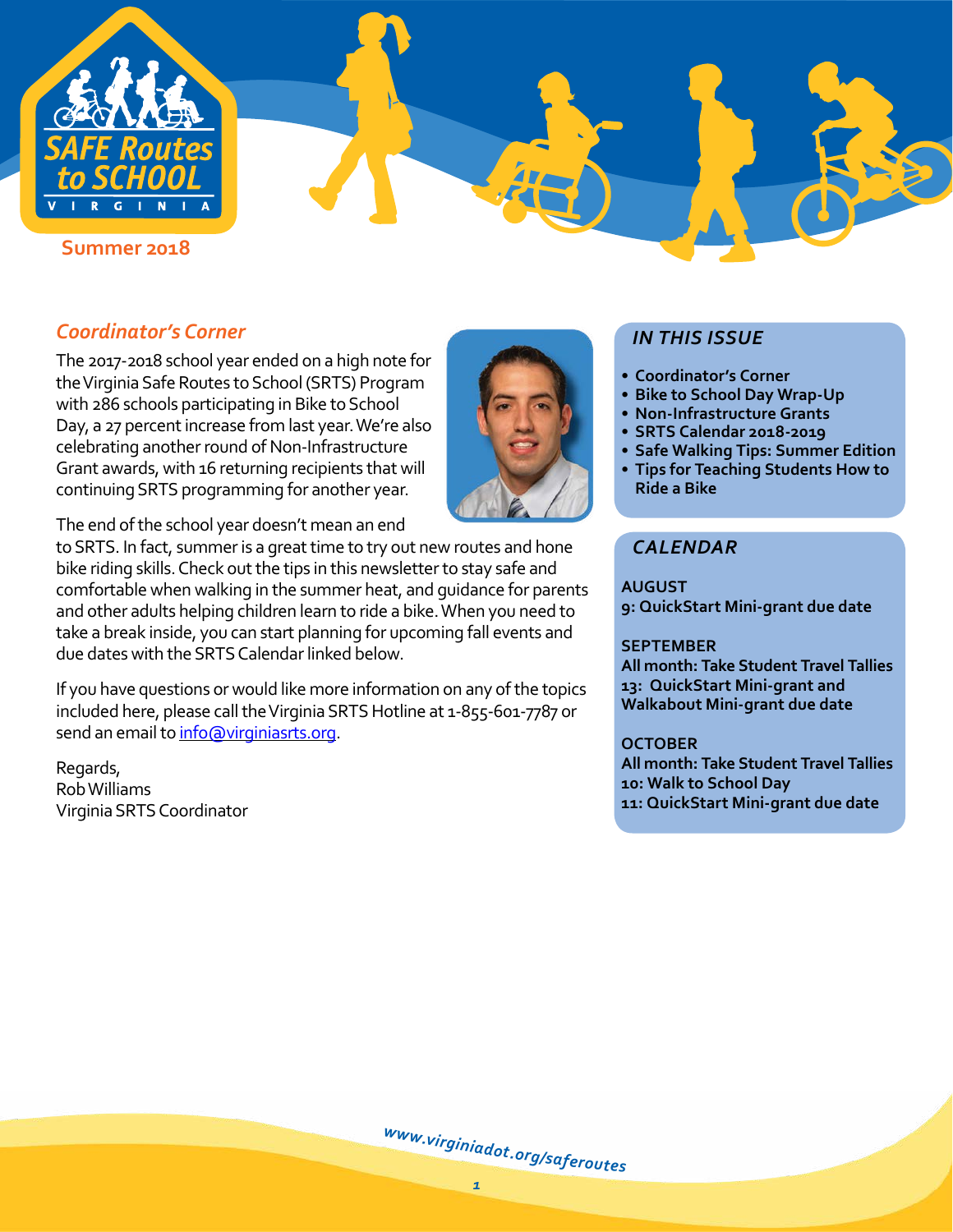## <span id="page-1-0"></span>*Bike to School Day Wrap Up*

Bike to School Day 2018 was a huge success in Virginia! This year had the highest participation rate ever, with 286 events around the state; a 27 percent increase from 2017. Two hundred and forty-three elementary schools and forty-three middle schools took part in Bike to School Day. The school systems with the most events were Fairfax County Public Schools (71 events), Chesapeake Public Schools (35 events), Arlington County Public Schools (34 events), and Alexandria City Public Schools (20 events).



On top of that, Virginia had the second-highest number of Bike to School Day events of any state in the nation, up from #4 last year! California had the most events with 376 events and about 4.5 times the population of Virginia.

Thanks to our local SRTS coordinators, school administrators, teachers, parents, and event organizers! Here's to an even higher turnout next year when Bike to School Day occurs on May 8, 2019.

*Photos, clockwise from top: Elkton Elementary, Galax Elementary, Carver Elementary, and Hillside Elementary*







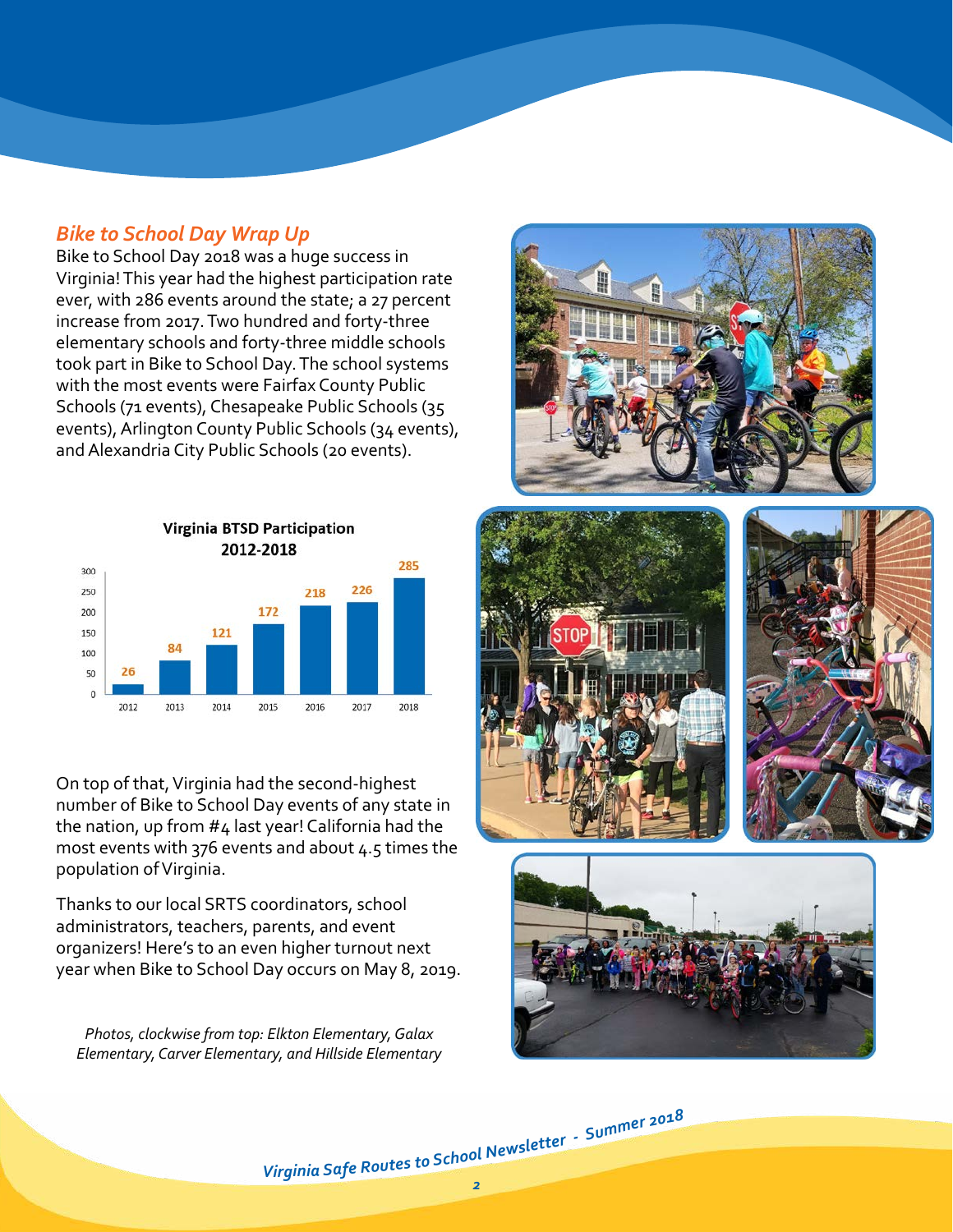## <span id="page-2-0"></span>*Non-Infrastructure Grants*

The Virginia SRTS Program funds municipal- or school division-based local SRTS coordinators through its Non-Infrastructure Grant program. This reimbursement program funds both full- and part-time SRTS coordinators that work closely with schools to teach bicycle and pedestrian safety, promote participation in SRTS events, and help improve walking and bicycling conditions in their communities. We are pleased to announce the sixteen Non-Infrastructure Grants recipients for the 2018-2019 school year:

| Organization                             | <b>Number of</b><br><b>Schools</b> | <b>Grant Award</b> | <b>Local Match</b> |
|------------------------------------------|------------------------------------|--------------------|--------------------|
| 2018-2019 SRTS Non-Infrastructure Grants |                                    |                    |                    |
| Alexandria City PS                       | 12                                 | \$62,700           | \$15,675           |
| Arlington PS                             | 30                                 | \$80,600           | \$20,150           |
| Chesapeake PS                            | 38                                 | \$59,000           | \$14,750           |
| <b>Chesterfield County PS</b>            | 11                                 | \$56,750           | \$14,188           |
| City of Charlottesville                  | 10                                 | \$77,000           | \$0                |
| City of Galax                            | 3                                  | \$17,116           | \$4,279            |
| Fairfax County PS                        | 168                                | \$75,777           | \$18,944           |
| Greater Richmond F4K                     | 7                                  | \$43,000           | \$10,750           |
| Loudoun County PS                        | 22                                 | \$66,600           | \$16,650           |
| <b>Newport News PS</b>                   | 25                                 | \$82,000           | \$20,500           |
| Norfolk PS                               | 41                                 | \$87,000           | \$21,750           |
| Portsmouth PS                            | 12                                 | \$30,500           | \$7,625            |
| <b>Prince William County PS</b>          | 30                                 | \$58,800           | \$14,700           |
| Rockingham County PS                     | 19                                 | \$48,000           | \$12,000           |
| Sentara RMH (Harrisonburg)               | 8                                  | \$23,519           | \$5,880            |
| Williamsburg-JCC PS                      | 7                                  | \$44,000           | \$11,000           |
| <b>Totals</b>                            | 443                                | \$912,362          | \$208,841          |

While the number of participating organizations remains the same as last year, the coordinators will be working with 14 new schools starting next fall. Between VDOT and local match, over \$1.2 million in funds will be available for SRTS activities this school year.

More information and resources about Non-Infrastructure Grants are available on our **School Travel Plans and** [Grants](http://www.virginiadot.org/programs/srsm_school_travel_plans_and_grants.asp) webpage. Resources include grant guidelines, the Activities and Programs Plan template, and a FAQ sheet.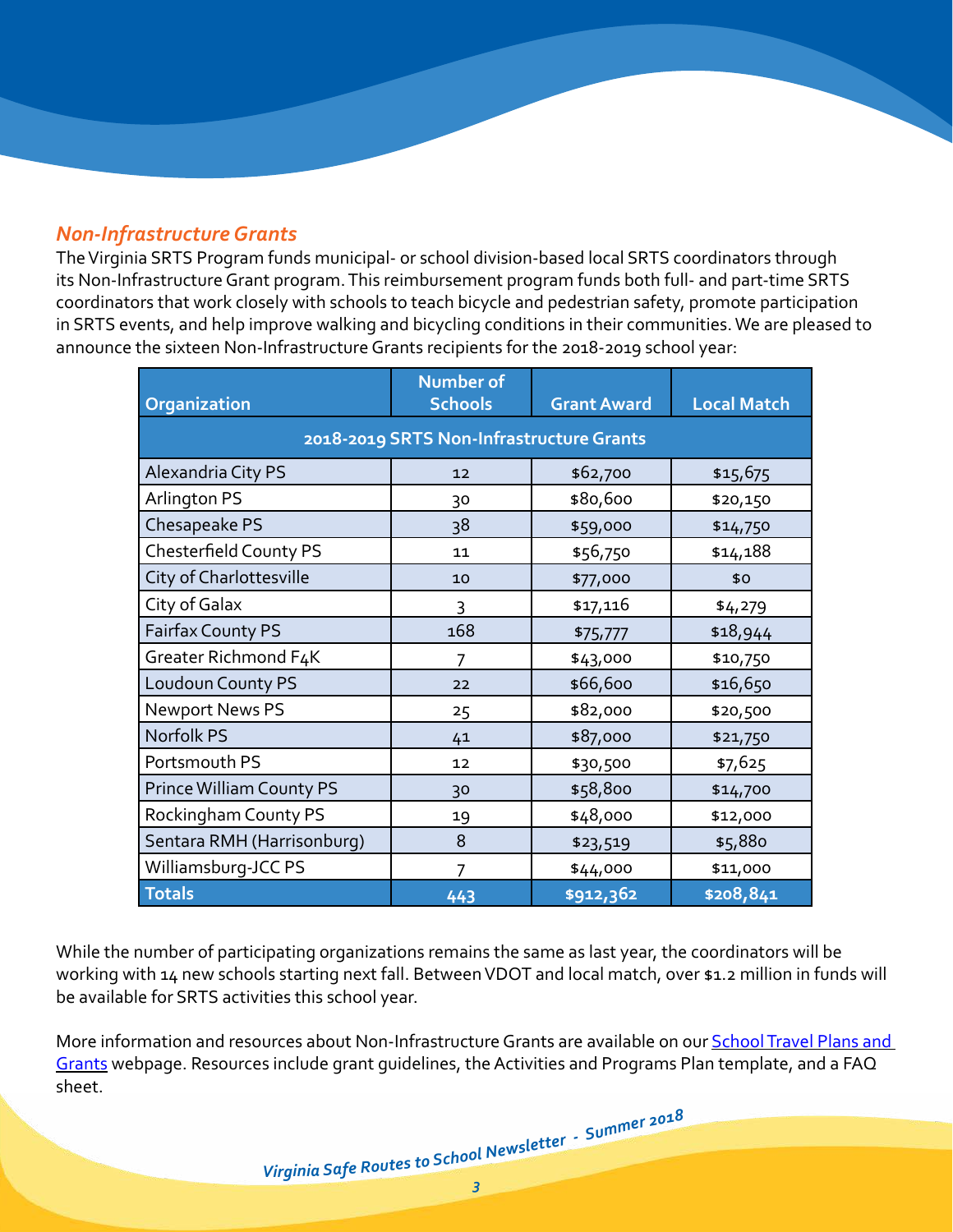## <span id="page-3-0"></span>*SRTS Calendar 2018-2019*

From Bike to School Day to Crossing Guard Appreciation Day, Safe Routes to School (SRTS) events can easily be a regular part of the school year. However, as the first day of school approaches, it's important for schools to keep track of planned Safe Routes events. Walk to School Day and Student Travel Tallies take place in the beginning of the school year, which can make organizing them pretty hectic alongside other school-related activities.



It's important for schools to keep track of planned Safe Routes events so that students, parents, teachers, and the community can participate. To help, we have created a downloadable calendar template with all the dates you need to know. Getting events on the calendar is a useful first step towards making SRTS sustainable throughout the school year and gives students and families something to look forward to!

Whether this is your first year organizing Walk to School Day or Bike to School Day or you're a veteran, this calendar will help you plan events, apply for funding, and promote safe walking and bicycling at your school. You can find the calendar online by [clicking here.](http://www.virginiadot.org/programs/resources/safe_routes/2016-2017/Resources/LDL_2018-2019_VA_SRTS_Calendar.pdf)

## <span id="page-3-1"></span>*Safe Walking Tips: Summer Edition*

Summers in Virginia are notoriously hot and humid, which can make getting around on foot a bit sticky. Apart from simply causing discomfort, exposure to extreme heat also poses health risks-including dehydration and heat stroke-all of which can potentially land you in the hospital. But don't panic! You can stay safe and (reasonably) comfortable by taking a few sensible precautions, brought to you by our friends at WalkArlington.



#### **Know the Symptoms**

Be aware of the symptoms of heat-related illnesses such as confusion, anxiety, loss of consciousness or a marked decrease in sweating. Stop and seek treatment if you begin to experience any of them.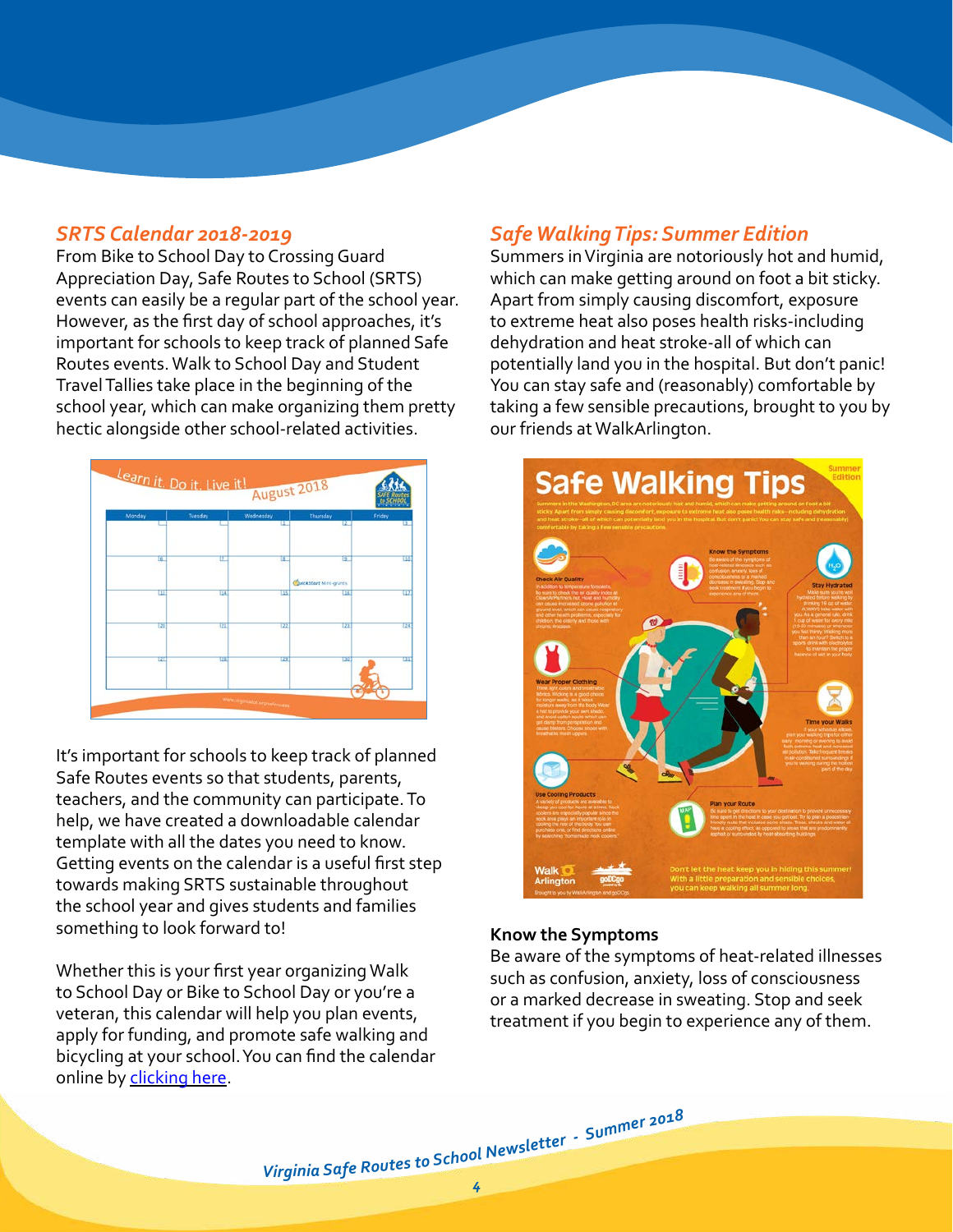## **Stay Hydrated**

Make sure you're well hydrated before walking by drinking 16 oz. of water. ALWAYS take water with you. As a general rule, drink 1 cup of water for every mile (15-20 minutes) or whenever you feel thirsty. Walking more than an hour? Switch to a sports drink with electrolytes to maintain the proper balance of salt in your body.

### **Time Your Walks**

If your schedule allows, plan your walking trips for either early morning or evening to avoid both extreme heat and increased air pollution. Take frequent breaks in air-conditioned surroundings if you're walking during the hottest part of the day.

#### **Plan Your Route**

Be sure to get directions to your destination to prevent unnecessary time spent in the heat in case you get lost. Try to plan a pedestrian-friendly route that includes some shade. Trees, shrubs and water all have a cooling effect, as opposed to areas that are predominantly asphalt or surrounded by heatabsorbing buildings.

#### **Use Cooling Products**

A variety of products are available to keep you cool for hours at a time. Neck coolers are especially popular since the neck area plays an important role in cooling the rest of the body. You can purchase one, or find directions online by searching "homemade neck coolers."

#### **Wear Proper Clothing**

Think light colors and breathable fabrics. Wicking is a good choice for longer walks, as it takes moisture away from the body. Wear a hat to provide your own shade, and avoid cotton socks which can get damp from perspiration and cause blisters. Choose shoes with breathable mesh uppers.

### **Check Air Quality**

In addition to temperature forecasts, be sure to check the air quality index at CleanAirPartners. net. Heat and humidity can cause increased ozone pollution at ground level, which can cause respiratory and other health problems, especially for children, the elderly and those with chronic illnesses.

*[WalkArlington](http://www.walkarlington.com/) is Arlington County's walking education and encouragement program. Our mission is to promote a culture of walkability and active transportation for all ages and abilities. Active modes of transportation, including walking, biking and rolling, are central to Arlington's vision of an equitable transportation system that enhances the overall quality of life for those who live, work and play in Arlington County.*

*WalkArlington supports the County's vision by working collaboratively with local citizens, businesses, stakeholders and County departments to offer programs that promote active transportation choices! WalkArlington is a program of Arlington County Commuter Services (ACCS), a bureau of Arlington's Department of Environmental Services. ACCS serves people who live, work or visit Arlington through programs and services that are designed to encourage the use of mass transit, carpooling and vanpooling, bicycling, walking, teleworking and other alternatives to driving alone.*

## <span id="page-4-0"></span>*Tips for Teaching Students How to Ride a Bike*

Long daylight hours and fewer commitments make summer the perfect time to learn how to ride a bike. Not everyone has an easy time mastering this important life-long skill, so we've compiled a list of tips to help keep it fun and manageable for students (and their parents)! The tips cover how to properly fit a helmet, the best places to ride for beginners, and the essential skills of starting and stopping.

**How to Find the Right Bicycle Helmet** Before their children even get on a bike, parents should make sure their children have a properly fitting helmet. A helmet helps prevent head and brain injuries and provides a barrier between your

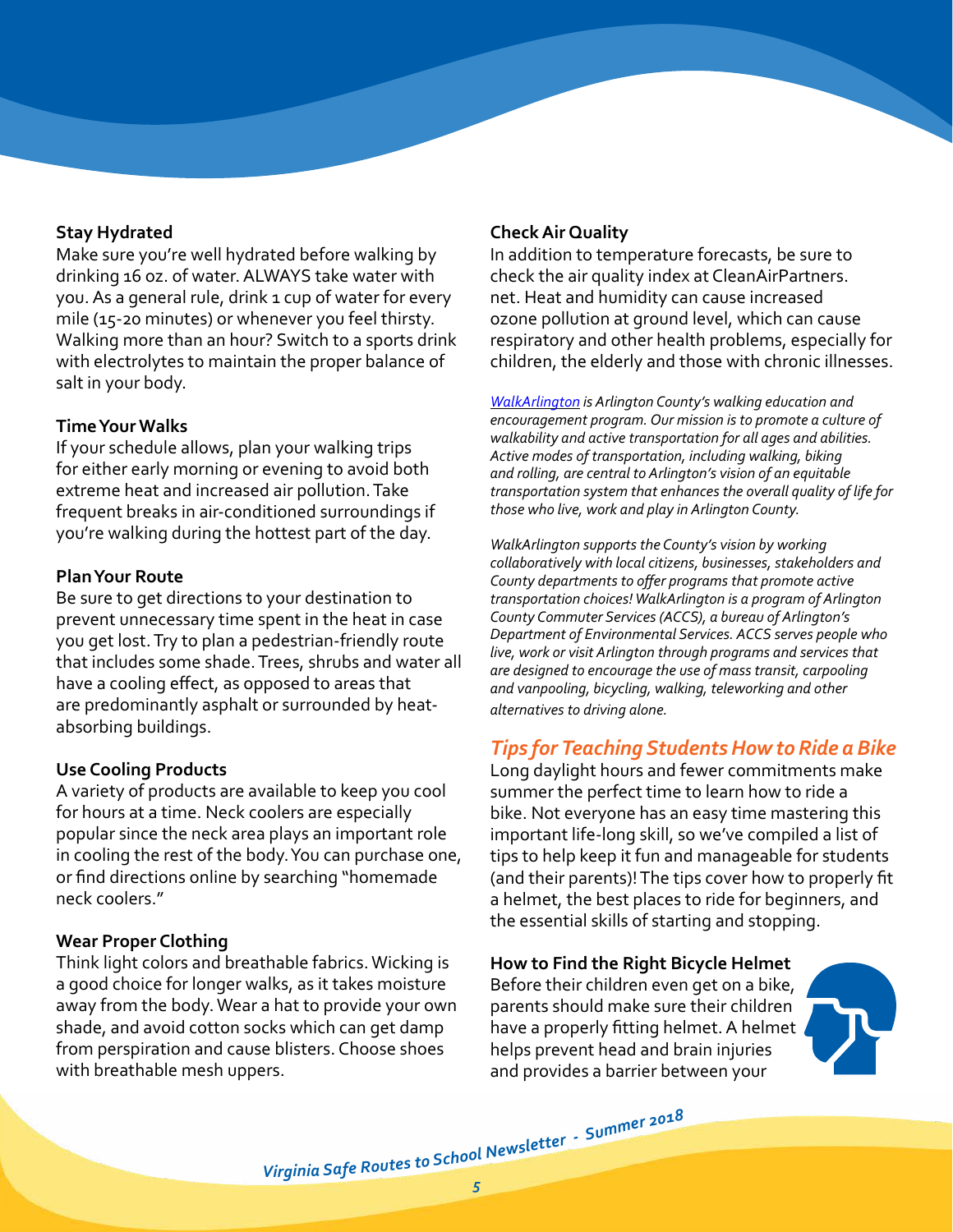head and anything it encounters. However, bicycle helmets are only effective when they're properly fitted and correctly worn. Here's how to make sure your helmet can do its job when going for a bicycle ride.

### How Helmets Work

Helmets have several parts:

- The plastic shell is smooth and slides against hard surfaces (like pavement) so your neck won't jerk or twist in a crash.
- A foam liner inside the shell helps absorb the shock from a crash, reducing the effects on your head and brain.
- Straps come around the sides and under your chin to properly secure the helmet.

## Making Sure Your Helmet Fits Right

When buying a helmet, look for ones that are specially designed for bicycling. Helmets designed for other uses may not provide the right protection in the event of a crash.

Show off your style by decorating your helmet with stickers or other additions, but be careful not to cut or puncture any parts of the helmet, including the foam padding.

Your helmet should rest level on your head and not move around. Make sure your helmet fits properly by following the 2-2-2 rule:

- There should be a 2-finger width between your eyebrows and the helmet.
- The helmet's 2 straps should make a "V" below your earlobe.
- The chinstrap should be snug and fit no more than 2 fingers between the strap and your chin.

## Crash and Trash

If your bicycle helmet is damaged, it may not protect your head in the event of a crash, and should be replaced.

Find more information [here](http://www.doe.virginia.gov/instruction/physed/bicycle_safety/lesson_plans/health_phys_ed/helmet_safety_k-2.pdf) and here.

## **Where to Ride with Beginning Riders**

New riders can be excited to get out and start

bicycling, but it's important to find places where they can practice safely and with as few distractions as possible. Here are a few suggestions for where to take novice riders:



- Find an area with minimal obstacles and distractions that will make it easy for riders to focus on bicycling.
- In the beginning, practice riding on a large, flat, paved surface. An empty parking lot is a great location to practice, as is a running track.
- Once your rider is more comfortable, consider riding on the sidewalk, or on a street with very low and slow-moving traffic. Only introduce your rider to these conditions when he/she is comfortable bicycling and can pay attention to their surroundings.
- Busy trails can be a dangerous place for new riders, as they may have lots of other walkers, runners, and bicyclists who move faster and may not be paying attention.
- Ride at times of day when the temperature will be comfortable, so your rider will be able to focus on bicycling and not how hot or cold it is. Hot or slippery pavement may also make it harder to ride and increase the chance of injury.